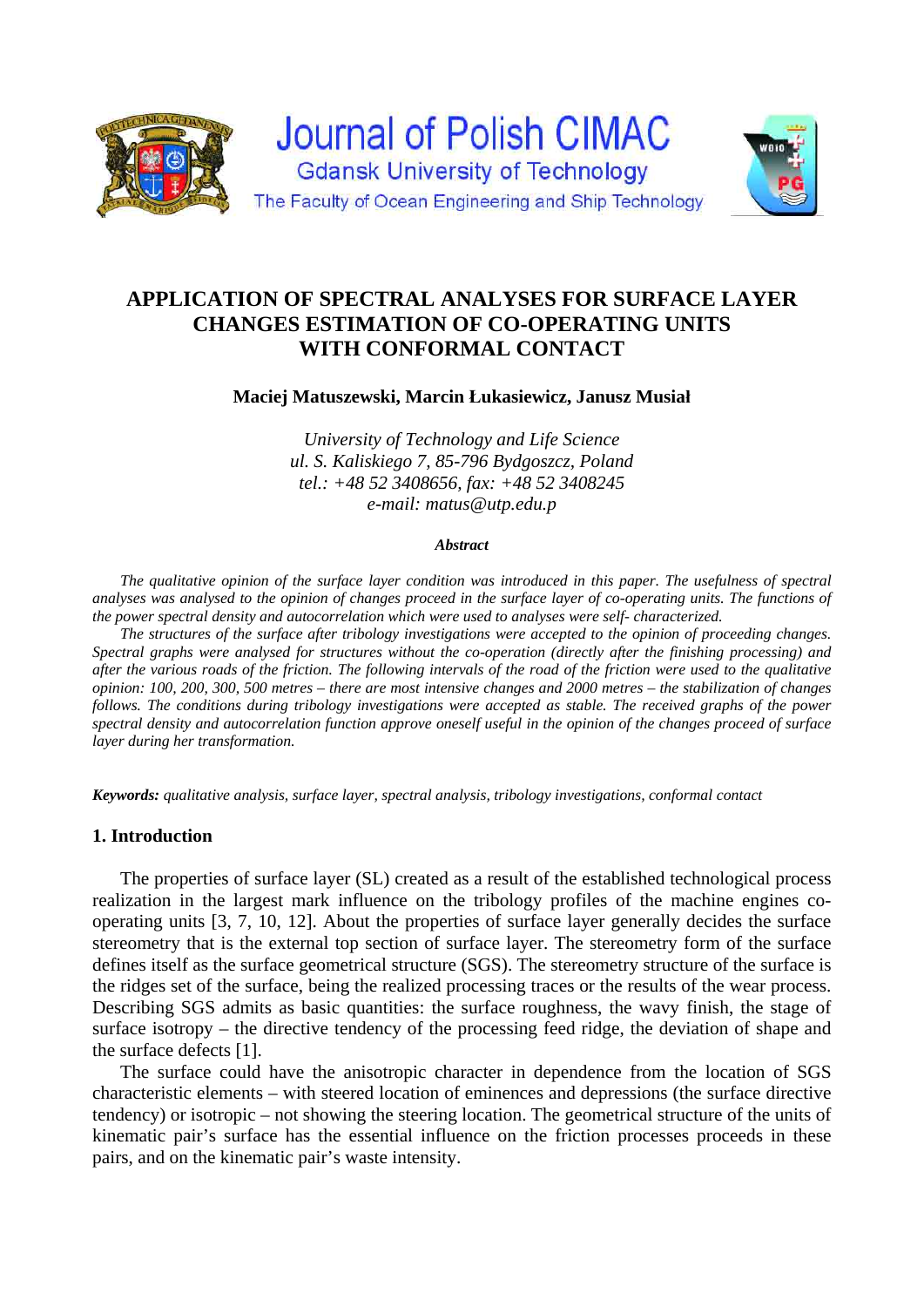The estimation of co-operating units surface layer proceeds changes describes quantitative and qualitative values changes. The description of quantitative changes expresses quantities: the various parameters of roughness, the mass decrease, the change of linear dimensions [3, 9, 10, 11]. However the opinion of qualitative changes takes place among others on the basis of the studied surfaces photos or also basis on the spectral analyses of the surfaces [2, 6, 8]. We receive the information on the basis of the qualitative analysis about general sights of SGS and about the wear effects and also about the kind of possible damages.

In this paper to the qualitative analysis of the condition of the surface geometrical structure were accepted the spectral analyses which describe the frequencies structure of studied surfaces.

## **2. SGS function used for spectral analysis**

The functions of power spectral density (PSD) and autocorrelation (AC) were used to the spectral analysis of surface layer changes estimation. The functions of power spectral density and autocorrelation describe the frequencies structure of the surface. These functions are very usefulness in analysing the surface topography during production and constitution of the geometrical surface, and surface waste process estimation.

During investigations, one from above mentioned functions is generally used in dependence from the aim of the tests. This results from the mutual statements between these functions, because the power spectral density function is Fourier transformation of the autocorrelation function. The power spectral density function illustrates how the surface irregularity deviation spreads together with the frequency.

In the practise of investigations the PSD function is used more often, because among others basis on this function we could estimate the influence the component strength of cutting forces or the condition of cutting edge on the surface geometrical structure. In this case the autocorrelation function is used as the opinion supplementary parameter because it reacts very sensible on any structure surface disturbances [4, 5].

In generally basis on the surface spectral analysis we could draw out following conclusions [4, 5]:

- the largest signification in the spectral analysis have component with low frequency, the high frequency component signification is insignificant,
- on the periodical surfaces in one or two perpendicular directions the power of energy focuses in the areas of proper frequency along these same senses,
- on the anisotropic surfaces the energy of the power focuses along the perpendicular sense to the directive direction (symmetrical) of the surface,
- in case of anisotropic surfaces mixed with participation of the random component with shortwave character, the decisive part keep long-wave periodical components that defining the anisotropy of the structure,
- in case of anisotropic random surfaces appear the characteristic sights of the random hum on the background of clear predominant components with low frequency beside this the surface structure keeps anisotropy and directive tendency,
- in case of random isotropic structures clearly predominates the random hum and sights of anisotropy are insignificant.

### **3. The analysis of the example surface structures**

To analyse of the spectral analyses usefulness for the qualitative opinion of co-operating surfaces layer changes the experimental investigations were conducted. Studied samples were subjected tribology investigations, and the point of the contact of co-operating surfaces during investigations was conformal, i.e. he was spread on the whole co-operating surface of samples.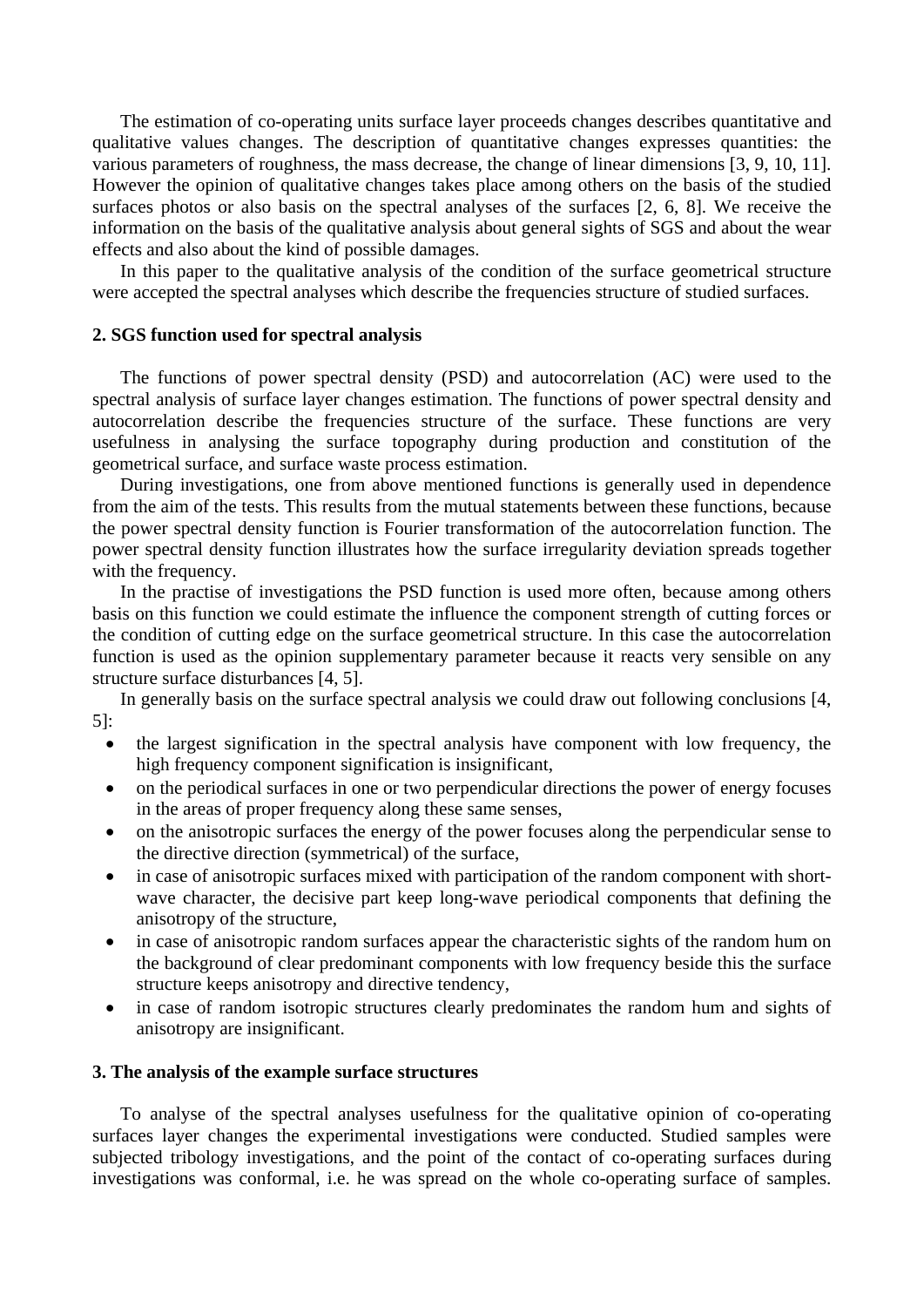One of analysed structures came directly from the finishing processing, this surface was without the co-operation, but remaining structures were after tribology investigations with the various roads of the friction. The following intervals of the road of the friction were chosen to the qualitative opinion: 100, 200, 300, 500 - there are most intensive changes and 2000 metres – the stabilization of changes follows. Conditions during tribology investigations were accepted as stable.

The samples with counter-sample co-operated in the centre oiling which was machine oil (L-AN 68), and values of parameters exploational were following: the speed of the relative movement: 2,9 m/min (0,05 m/s), burden 600 N (theoretical pressures in the zone of the contact point 2 MPa). The angle of co-operation between the characteristic directive tendency of samples and counter-sample was 0°. Samples were made from steel 102Cr6, counter-samples were made from steel X210Cr12. Hardness of counter-sample visibly exceed (about 50 %) the hardness of samples – the changes should proceeds firstly on the samples surface. The values of hardness were suitably 60 HRC and 40 HRC.

The graphs of the power spectral density function for put measuring points were introduced on pictures below.



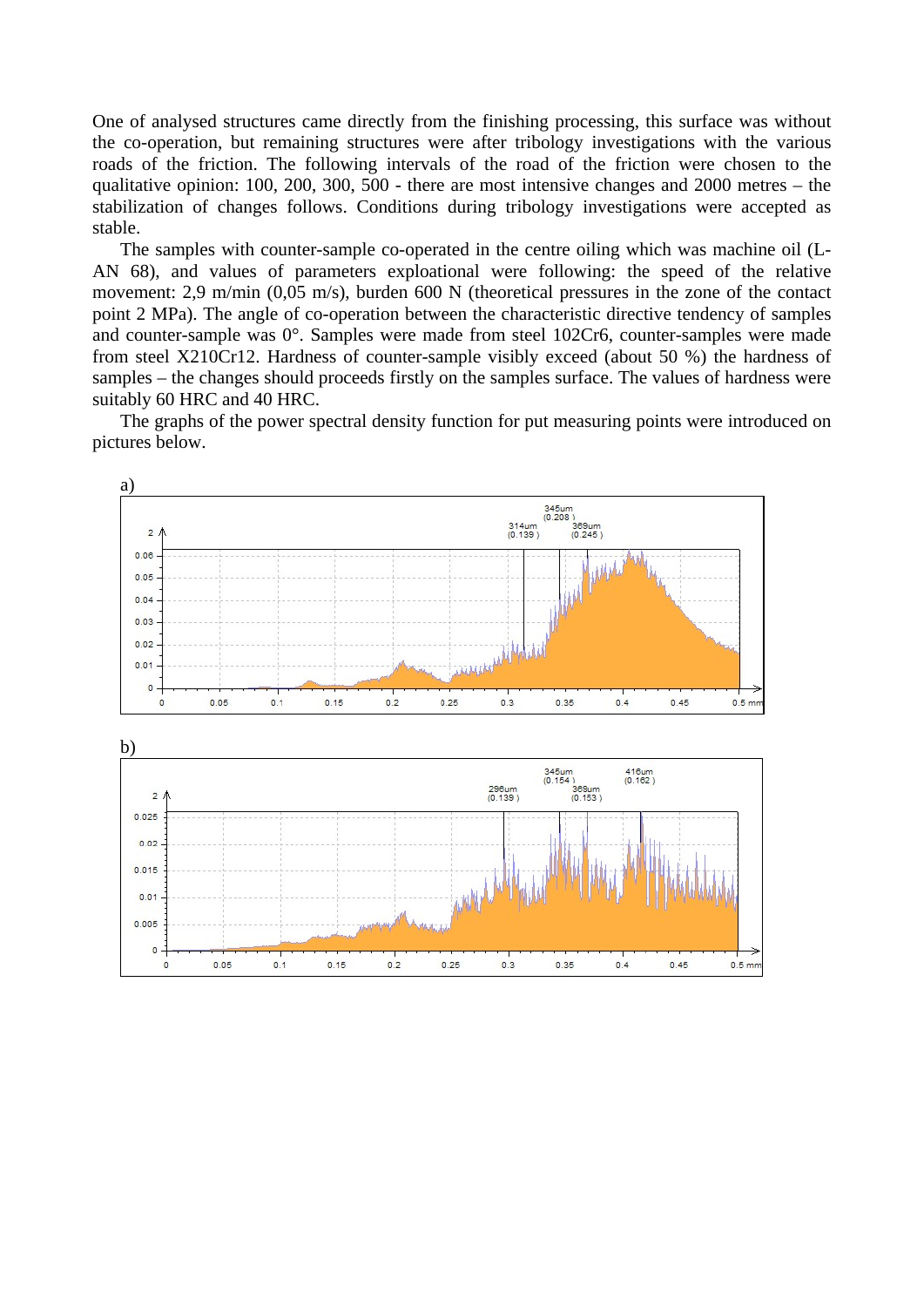







*Fig.1. The graphs of the power spectral density function for the following intervals of the friction: a) 0 (without co-operation), b) 100, c) 200, d) 300, e) 500, f) 2000 meters*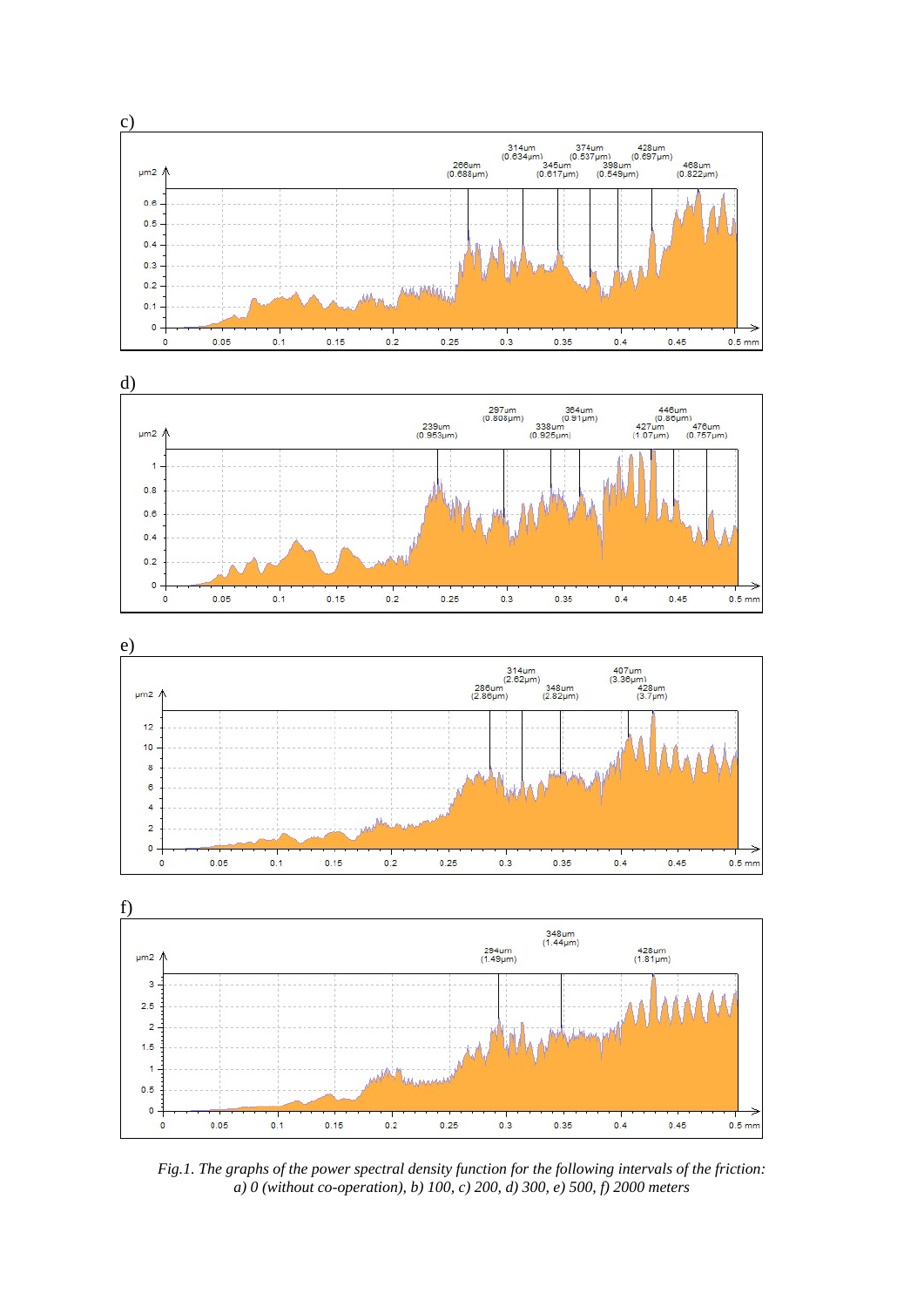As it was introduced on the graphs the function of power spectral density changes on the individual stages of the co-operation. On the picture 1a, when the sample did not co-operate yet, we could observe one modal value on the graph. This value becomes from the surface character (definite directive tendency SGS) and from determined way of processing and established parameters.

On remaining graphs we don't have one modal value any more this causes from changes formed in the result of the surfaces co-operation. The traces of the processing disappear and the direction of these traces isn't so clearly privileged any more.

The graphic figure of the autocorrelation function of studied structures was introduced on picture 2.

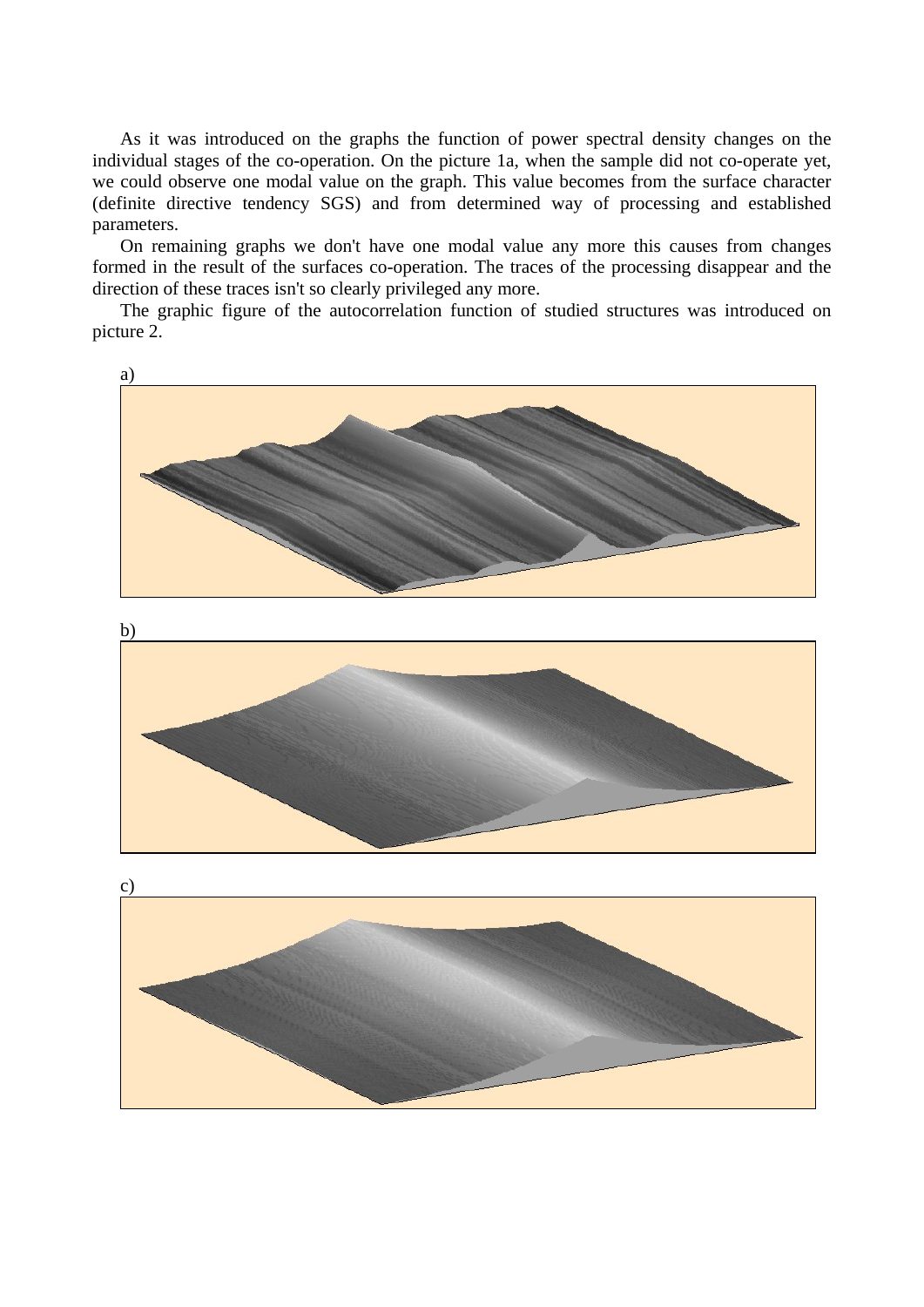

*Fig. 2. The graphs of the autocorrelation function for the following intervals of the friction: a) 0 (without co-operation), b) 100, c) 200, d) 300, e) 500, f) 2000 meters* 

As it was introduced on the graphs we could observe the surface geometrical structure with anisotropic character (introduced on figure 2a) changes into mixed character structure without the clearly privileged directions, but with occurrence directive tendency of SGS shown in figure 2f. We could not observe the full passage into structure with isotropic character with total fading of directive tendency SGS.

# **4. Conclusion**

Basis on conducted analyses in this paper the usefulness of spectral analyses was affirmed in tribology investigations. The received results and graphs of the power spectrum density and